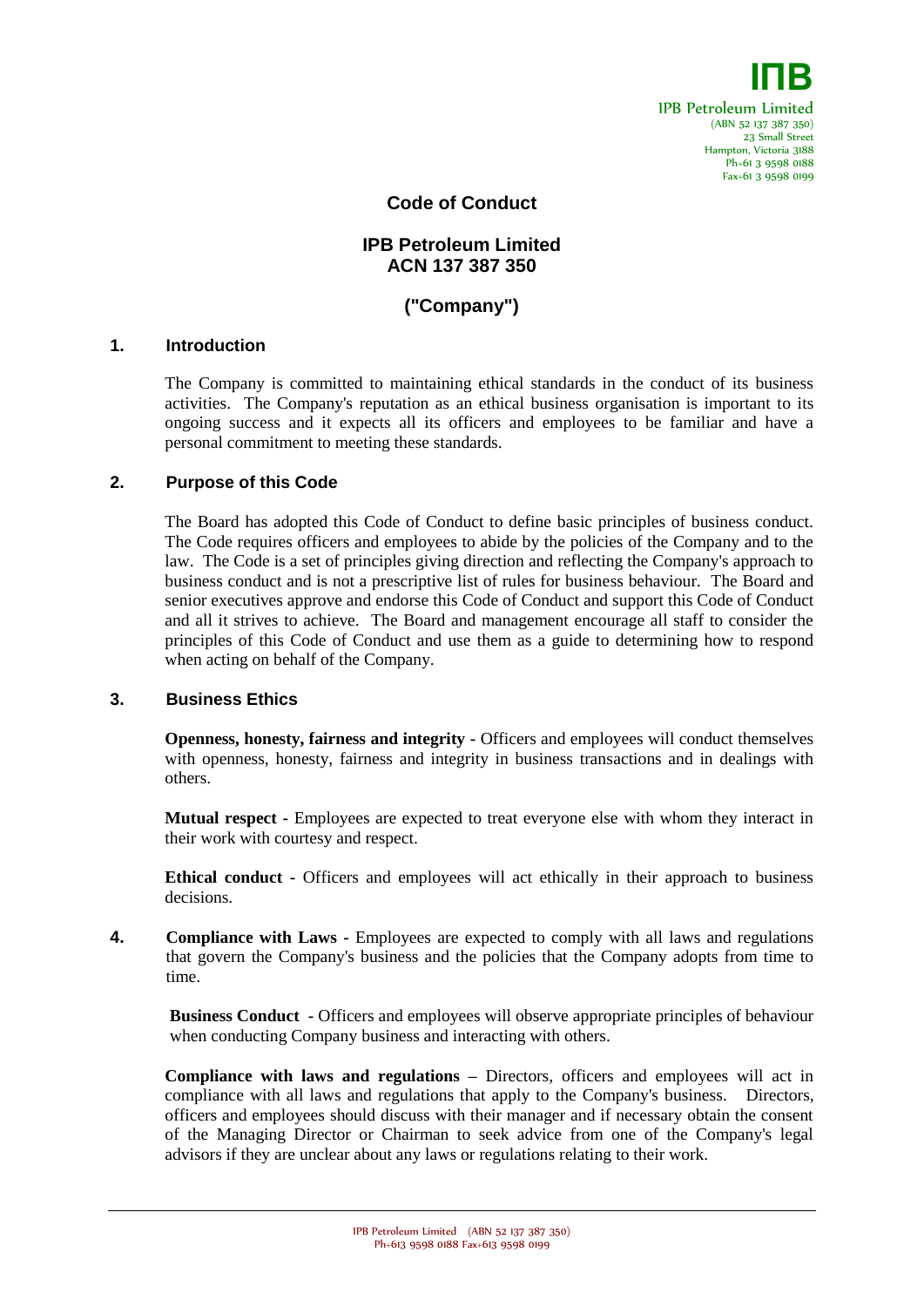**Responsibilities to Shareholders and the financial community** – The Company aims to increase shareholder value within an appropriate framework which safeguards the rights and interests of the Company's shareholders and the financial community and comply with systems of control and accountability which the Company has in place as part of its corporate governance with openness and integrity.

**Trading in Securities –** Any trading of the Company's shares must be done in accordance with the Securities Trading Policy or applicable laws, rules of any stock exchange or regulation.

**Intellectual property -** Each officer and employee is responsible for protecting the Company's intellectual property rights. All intellectual property that an employee or contractor generates in relation to the Company is the property of the Company.

## **5. Personal and Professional Conduct**

**Financial integrity -** The Company has stringent financial accounting procedures that are overseen by management and the external auditor. The use of Company funds or assets for any unethical purpose is prohibited.

**Giving gifts –** The Company does not allow the making of payments or payments in kind (gifts, favours etc) to induce individuals to award business opportunities to the Company or to make a decision in the Company's favour. This activity is prohibited by the *Criminal Code Act* 1995.

The Company recognises that it is accepted business practice that entertainment and small gifts may be extended to customers and other third parties with whom the Company has a relationship. However, any such gifts must be made for a proper purpose.

**Accepting gifts -** Officers and employees should not accept personal gifts or extraordinary hospitality, accommodation or travel which may influence, or appear to influence, a business decision.

**Business agreements and contracts –** The Company expects to compete fairly and ethically for all business opportunities. Officers and employees involved in the negotiation of agreements and contracts must ensure that they act in accordance with the law.

All appropriate approvals must be obtained before contracts are executed. The Company is committed to meeting its contractual obligations.

**Confidentiality -** Officers and employees may not at any time, directly or indirectly, profit from confidential information obtained during the course of duties they perform on behalf of the Company.

Each employee must safeguard confidential information of the Company by not transferring, publishing, using or disclosing it other than when necessary in the ordinary course of business, or as specifically directed or authorised. All confidential or proprietary information that has been entrusted to the Company by a third party must be treated as if it was the Company's confidential information.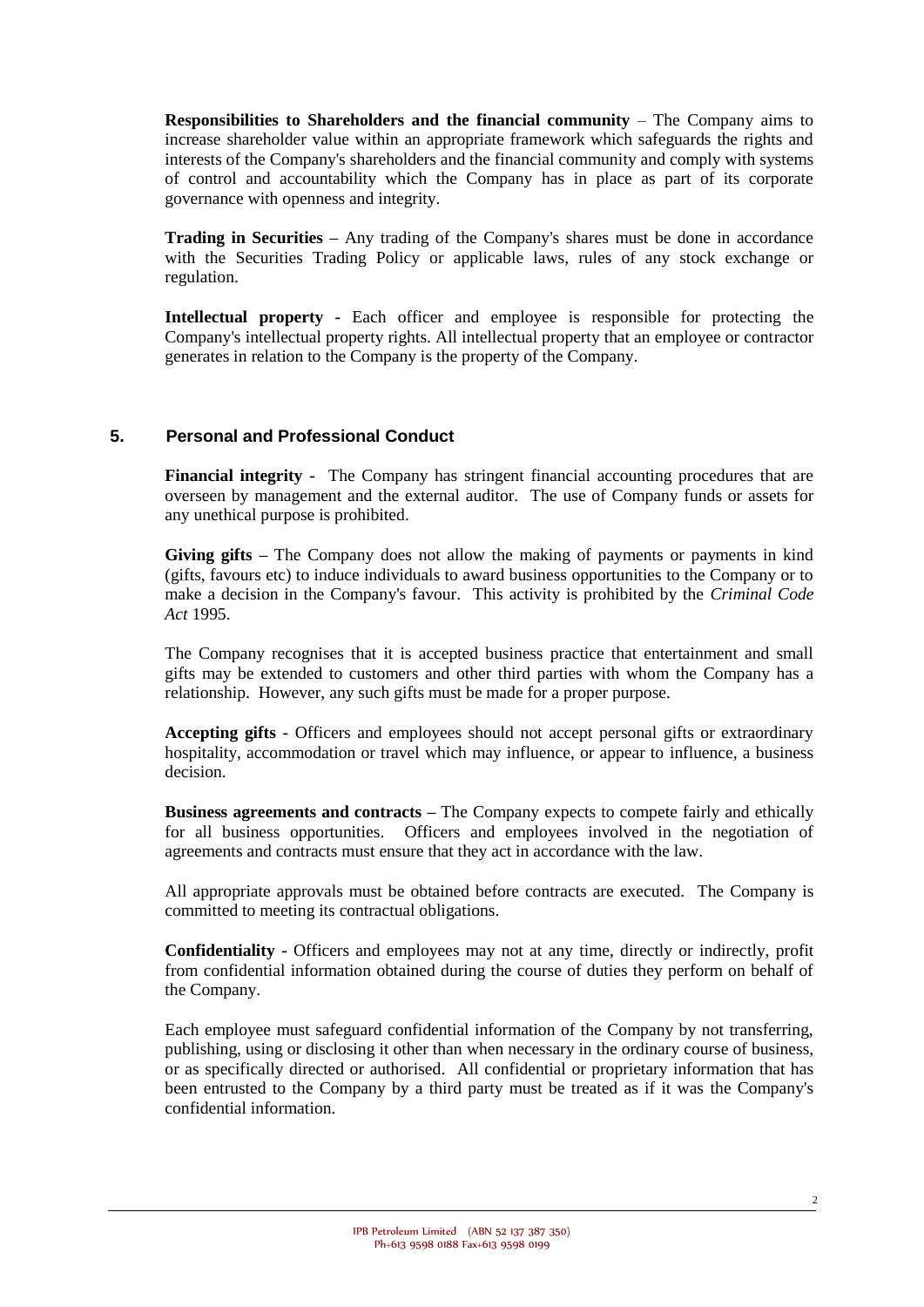**Public Statements –** Public statements have the potential to breach the Company's obligations in respect to confidential information, share trading and continuous disclosure.

Officers and employees should not make public statements unless authorised by the Chairman or Managing Director.

**Smoking and the use of drugs and alcohol** – A safe and healthy work environment is the responsibility of every employee. This obligation includes responsible behaviour with respect to the use of alcohol, drugs and tobacco when conducting Company business and at Company sponsored activities.

Smoking and the use of recreational or non-prescription drugs is not permitted on Company premises. Employees must not be under the influence of recreational or non-prescription drugs during business hours. A moderate amount of alcohol consumption only is permitted on Company premises.

**Gathering information on the Company's competitors -** Information should not be gained through unlawful or deceitful means.

**Conflict of interest -** All officers and employees have an obligation to seek to avoid financial, business or other relationships which might be opposed to the interests of the Company or which may conflict with the performance of their duties.

If you have any doubt about conflicts of interest, you should contact your manager or the Company Secretary.

**Use of Company's resources -** Employees must use all Company assets for proper purposes during their employment with the Company.

No property of the Company may be sold, loaned, given away, or otherwise disposed of, without proper authorisation.

**E-mail and Internet –** The Company's email and internet systems have been developed to assist communication with customers suppliers and between staff. These facilities may not be used for personal gain or in a manner which may breach the law or is inappropriate for an officer or employee of the Company.

#### **6. Respect for others**

**The Company and its employees –** The Company actively supports the principle of equal employment opportunity and expects its officers and employees to practise and support this principle. The Company's policy is to ensure that it does not engage in discriminatory practices and to make employment and career decisions on the basis of individual ability, performance, experience, and Company requirements.

The Company regards personal, physical or sexual harassment as unacceptable. The Company expects and requires its officers and employees to comply with Occupational Health and Safety laws and Company policies.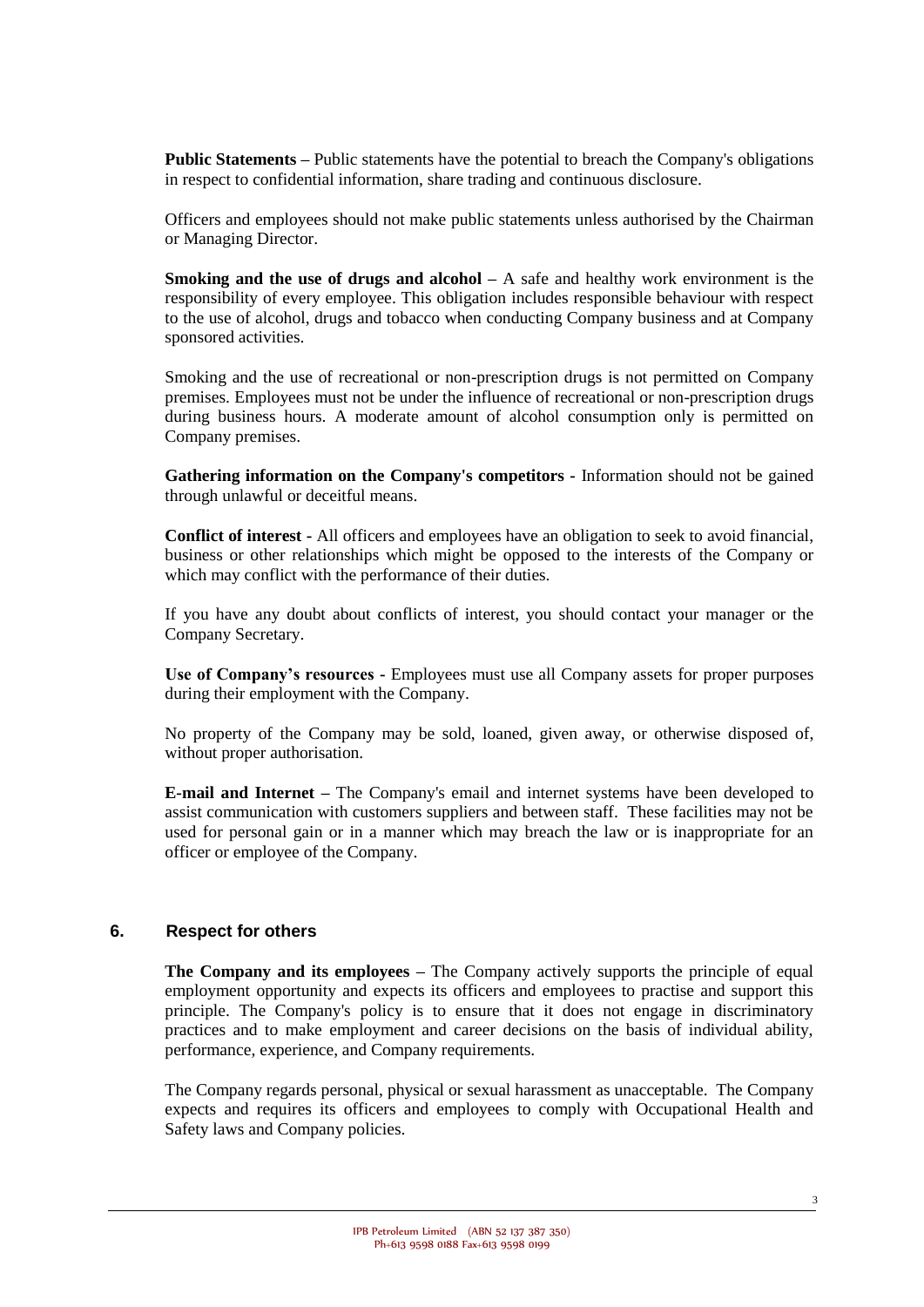**Diversity –** The Company recognises that diversity is an economic driver of competitiveness for companies and it strives to promote an environment and culture conducive to the appointment of well qualified persons so that there is appropriate diversity to maximise the achievement of corporate goals. To the extent practicable, the Company will address the recommendations and guidance with respect to diversity provided in the ASX Corporate Governance Council's Corporate Governance Principles and Recommendations. This principle in relation to diversity does not form part of an employee's contract of employment with the Company, nor gives rise to contractual obligations. However, to the extent that this principle requires an employee to do or refrain from doing something and at all times subject to legal obligations, it will form a direction of the Company with which an employee is expected to comply. The Company will disclose its objectives for achieving diversity and progress in achieving them in each annual report. In order to promote gender diversity, the Company will engage in reviews and reporting to the Board about the proportion of women at the Company and strategies to address diversity. The Company intends to recruit the most qualified persons for each position and considers persons from a diverse pool of qualified candidates.

**The Company and partners, customers and suppliers –** The Company's partners, customers and suppliers will be treated fairly and with respect. The Company strives to maintain open and frank business dealings and to develop mutually advantageous relationships.

**The Company and the community generally** - The Company will recognise, consider and respect environmental issues which arise in relation to the Company's activities and comply with all applicable legal requirements.

**The Company and the individual -** The Company recognises and respects the rights of individuals and to the best of its ability will comply with the applicable legal rules regarding privacy, privileges, private and confidential information.

## **7. Improper Behaviour**

Ensuring compliance with this Code is not always easy and we therefore ask for your help.

If you suspect that any fraudulent, unlawful or unethical behaviour has occurred or any breach of compliance with this Code of Conduct, you should contact any member of the Board, the Managing Director, your manager or the Company Secretary. All communications will be treated with the strictest confidence.

#### **8. Periodic Review of this Code of Conduct**

The Company will monitor compliance with this Code of Conduct periodically by liaising with the Board, management and staff especially in relation to any areas of difficulty which arise from this Code of Conduct and any other ideas or suggestions for improvement of this Code of Conduct. Suggestions for improvements or amendments to this Code of Conduct can be made at any time by providing a written note to the Managing Director.